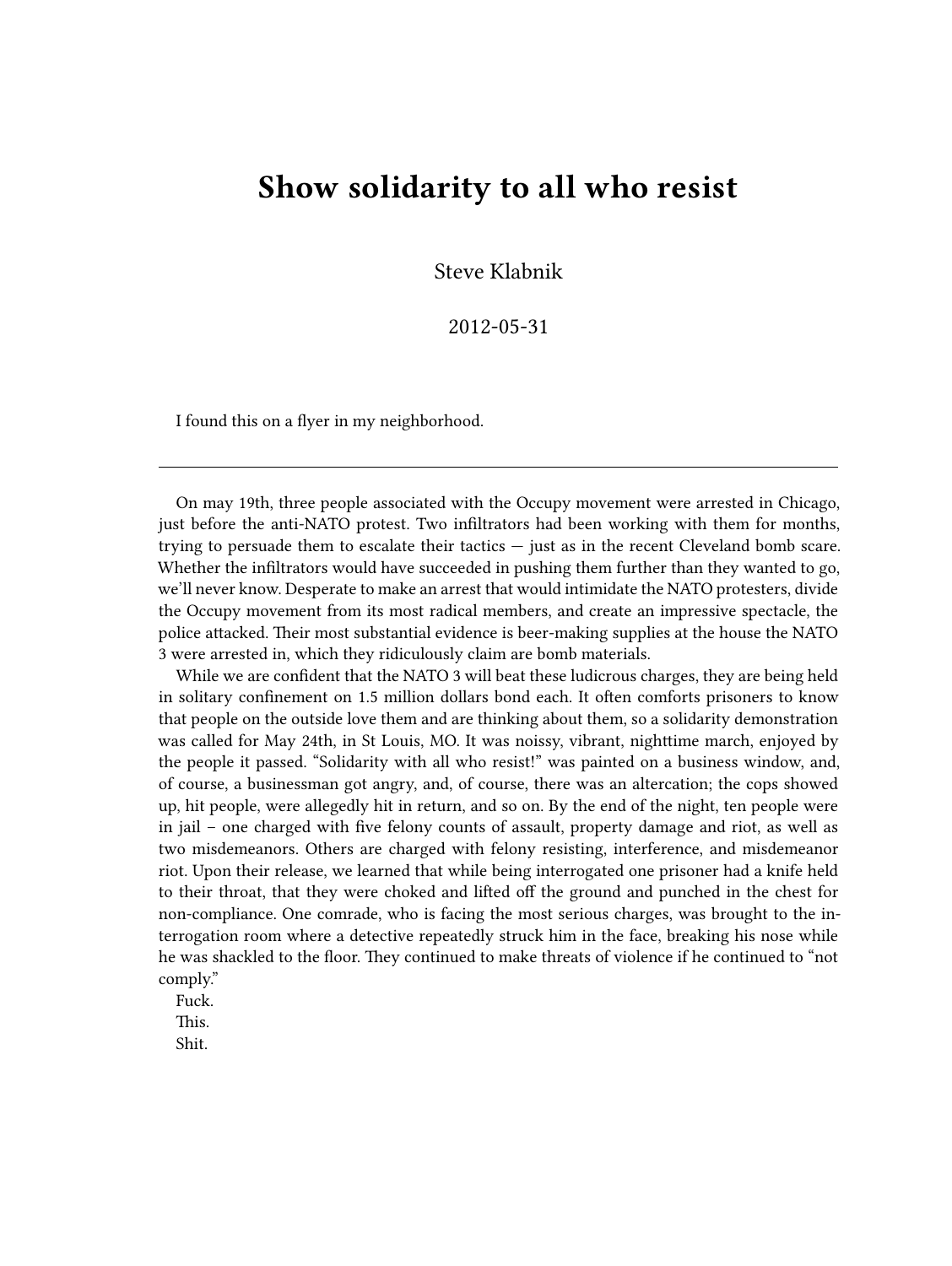As a wise woman once said, "If you hit me and I hit back, we still ain't even." There is no way in society as it exists today to have a fair fight with the police; they have vast, systemic power, and will always be better equipped and better financed than we are. Nor can we let them hurt anyone, particularly those close to us, with complete impunity, without a response from us. We must fight, but we must fight asymmetrically. If we must respond, we are forced into reaction instead of attack, let it be waves of reaction — if strange and inadequate, funny and off putting — that build off each other to create an ocean of solidarity. Solidarity actions in response to the repression of solidarity actions with people we've never met accused of crimes that never occurred — this is utterly bizarre, but this is our life.

You should care about this. You should care that the government is making tactical strikes against its enemies. Maybe you don't think of yourself as an enemy of the government or capitalism; maybe you would never consider it publicly, in a quiet, accepted way or otherwise. Still, think about your life: do you feel safer, happier, more fulfilled because of your job, the police, the taxes you pay? Even if you feel those things on a surface level, do you feel like something is missing, that you could be living in a way that is more glorious and beautiful? Do you see people around you who suffer, or read books about terrible things in America's past, or hear of people in far-off lands whose lives seem impossibly hard, and wish that you could do something about it — something more meaningful than giving to a charity or voting in the election? We suggest a first step:

Show solidarity to all who resist.